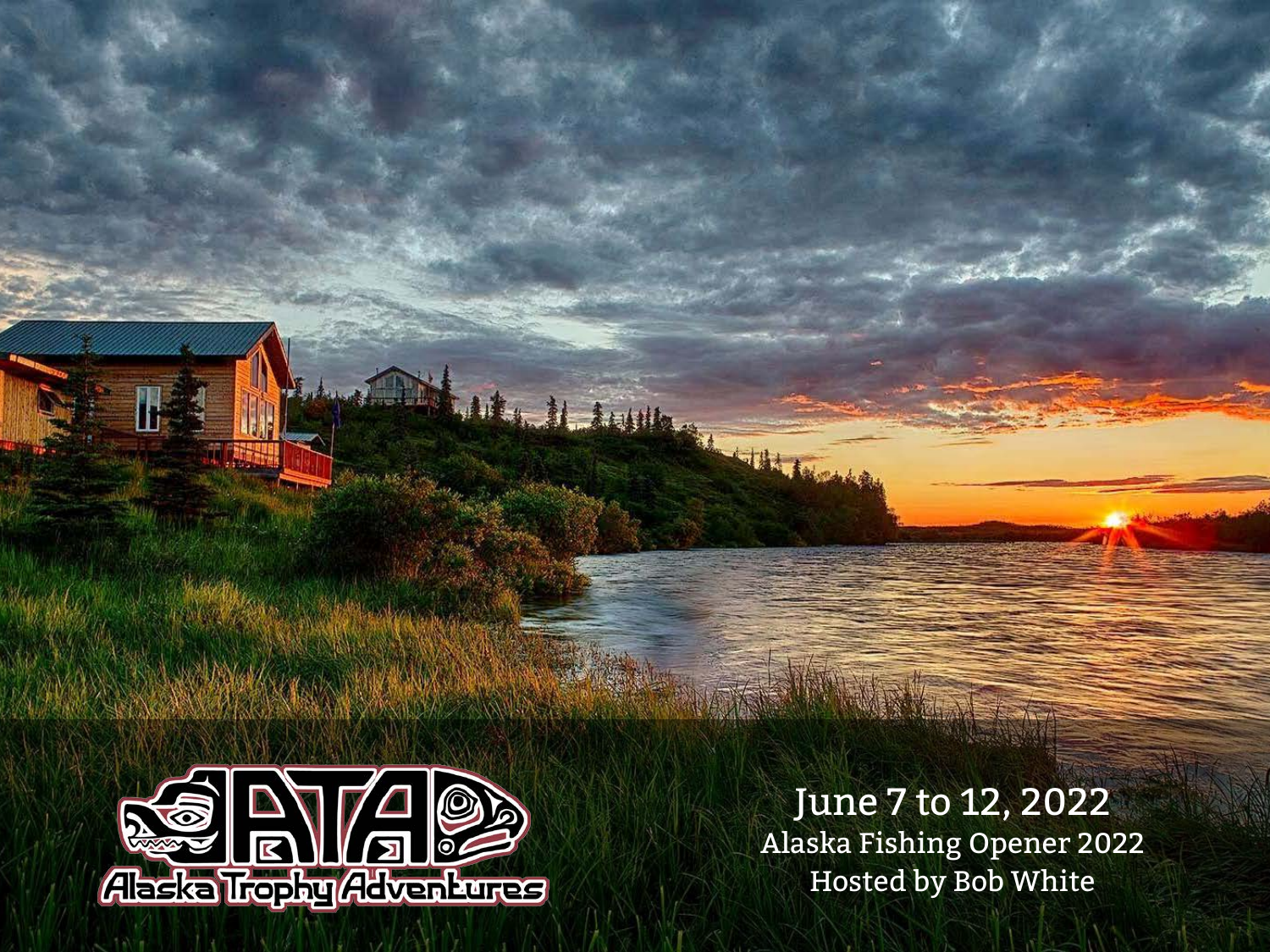# **JOIN ME**

### **ALASKA TROPHY ADVENTURES LODGE Alaska Fishing Opener 2022**

Join me at Alaska Trophy Adventures Lodge, June 7-12, 2022.

I'm hosting the opening days of the Alaskan fishing season at Alaska Trophy Adventures Lodge. The opening day of the Alaska fishing season is June 8. We will arrive on June 7, spend June 8-11 fishing the Alagnak River, and depart on June 12.

For more information about ATA Lodge and why you should join me for the opening days of the Alaska fishing season… **[click here](https://www.bobwhitestudio.com/2021/09/alaska-trophy-adventures-lodge/)**.

For some thoughts about how fishing in Alaska has changed in the past 37 years… **[click here](https://www.bobwhitestudio.com/2018/11/fishing-in-alaska-whats-changed-over-the-past-35-years/)**.

If you have questions about the opening days or an extended trip to ATA Lodge, please contact me at **[bob@bobwhitestudio.com](mailto:bob%40bobwhitestudio.com?subject=ATA%20Lodge%202022)**. Or feel free to call me at (651) 433-4168.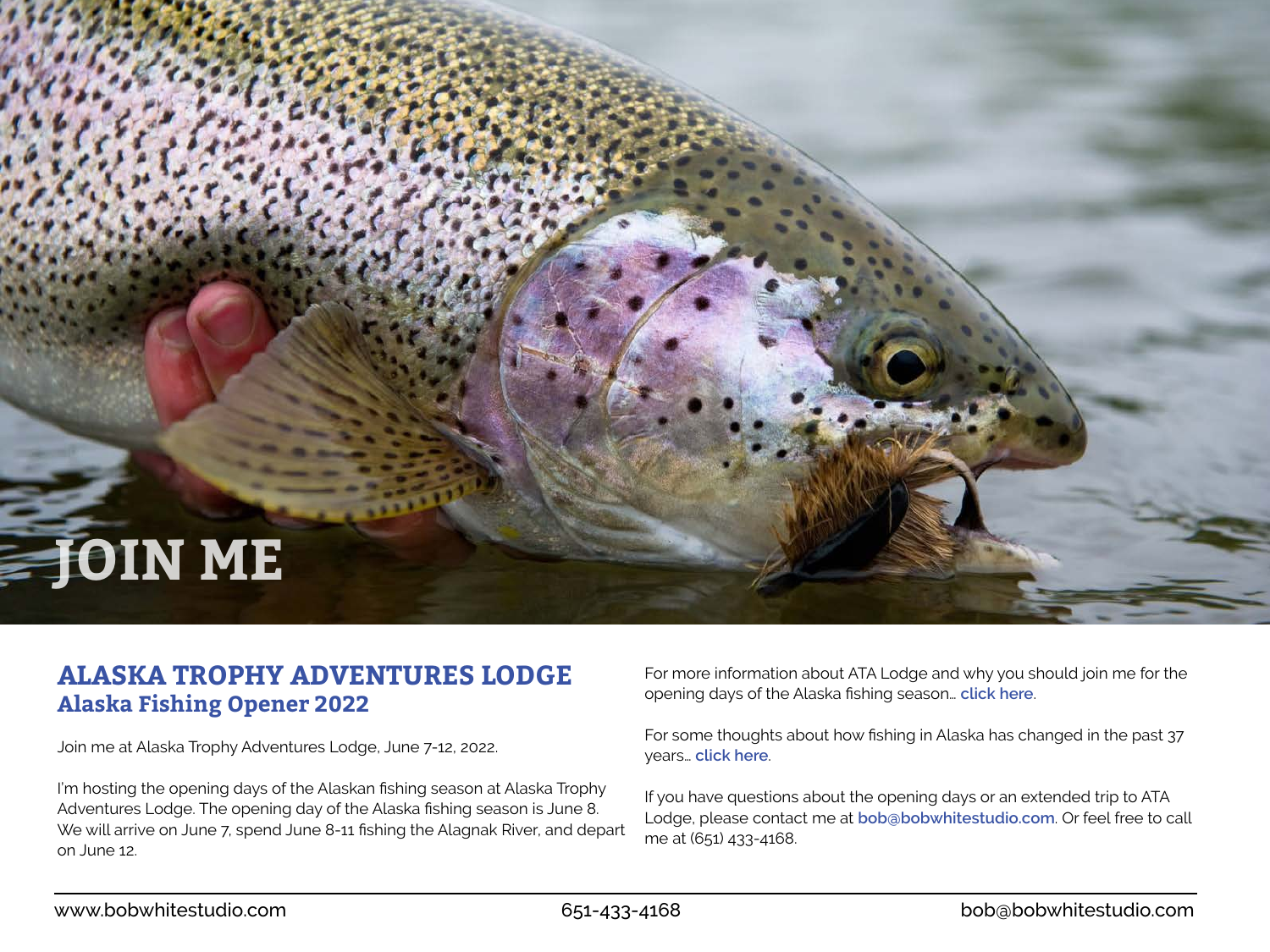

## **ALASKA TROPHY ADVENTURES LODGE June 7 - 12, 2022**

#### **Monday, June 6**

Arrive in Anchorage and spend the night. *Bob usually stays at the [The Lakefront Anchorage - Millenium](https://www.millenniumhotels.com/en/anchorage/the-lakefront-anchorage/). More hotel suggestions can be found on the [ATA website](https://www.atalodge.com/pages/faqs).*

#### **Tuesday, June 7**

Fly from Anchorage to King Salmon.

On arrival in King Salmon, an ATA rep will meet you and take you to the air charter (DHC Beaver on wheels). Due to limited space you will fly to the lodge in a couple of groups.

When you arrive at the lodge the staff will show you to your cabin. You will meet the staff and guides and enjoy a pleasant evening and dinner.

#### **Wednesday, June 8 - Saturday, June 11**

We will fish and enjoy the Alaskan experience. Hearty breakfasts at the lodge, lunches on the river, return to the lodge in the evening for dinner and tall tales from the day.

#### **Sunday, June 12**

Shuttle to King Salmon for return flight to Anchorage.

Return home on an evening flight or enjoy Anchorage for a few days.

The Anchorage airport is easy to navigate, and there shouldn't be a problem making a connection if you have a late evening flight home on Sunday, June 12.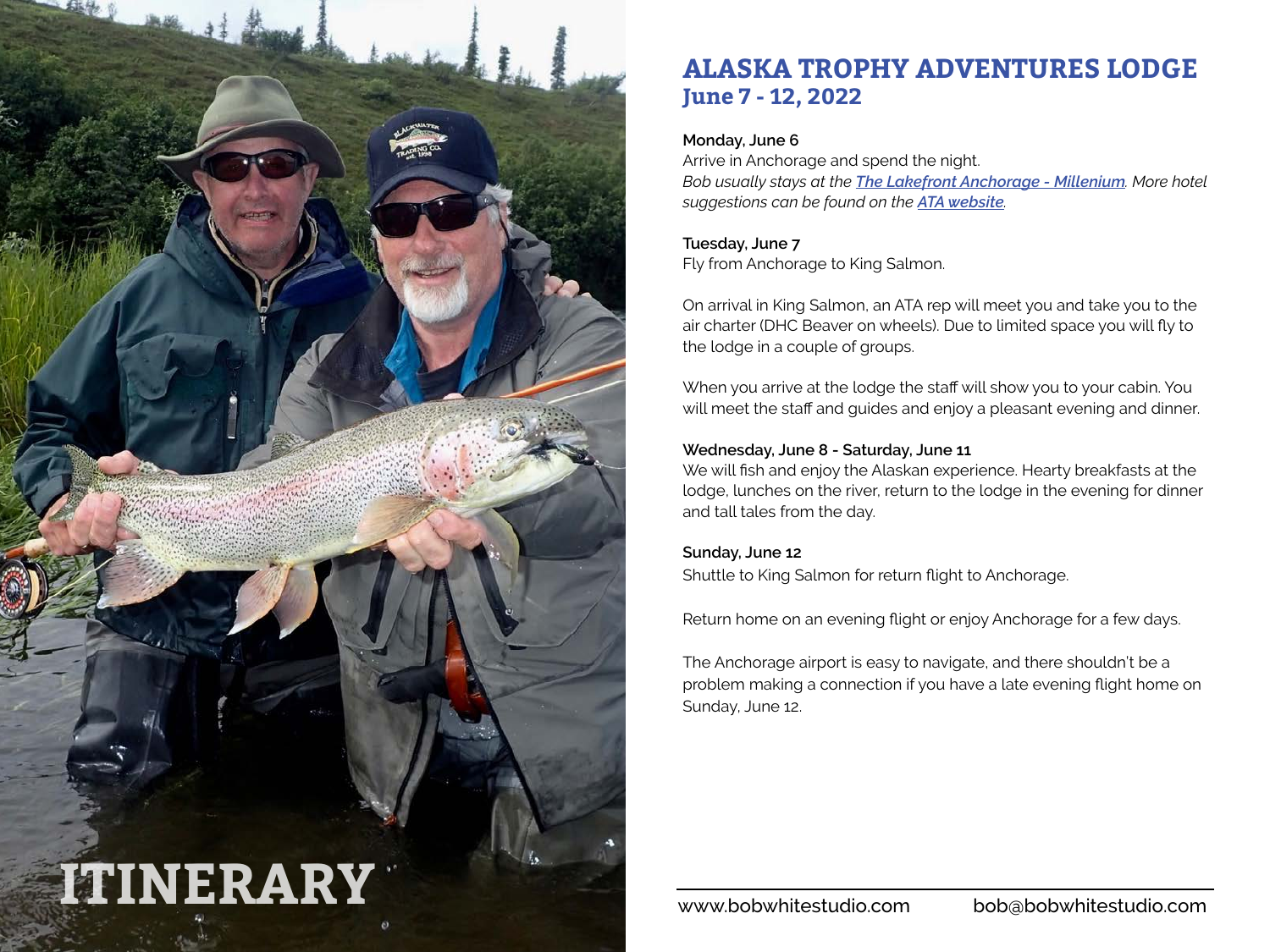

## **ATA LODGE RATE 2022**

#### **June 7-12, 2022 \$4,495.00 per person**

#### **INCLUSIONS**

- 4 days of guided lodge-based river experiences: fishing, wildlife-viewing, or adventure activities.
- Air taxi charter flight from King Salmon to ATA Lodge
- All meals during your stay.
- Comfortable heated riverfront cabin with toilet and hot showers.

#### **EXCLUSIONS**

- Roundtrip airfare from home to King Salmon, Alaska
- Alaska Fishing License (approx \$70 per person for 7 days) and King Salmon Stamp (approx \$45 per person per week if required)
- \$35 per fish box (if taking fish home)
- Gratuity (recommended 10 to 15% of the full retail package per person per week)
- The lodge offers a complimentary glass of wine with dinner. Any additional alcoholic beverages can be ordered through us (see next page).

## **DEPOSITS & REFUNDS**

A 50% deposit is required at the time of booking your package with ATAL. The remainder is due 60 days before your arrival date. ATAL gives a 10-day grace period after booking, where deposits will be refunded in full minus \$200 admin fee. They are not able to refund any deposits after the 10-day grace period.

## **TRAVEL INSURANCE**

As exciting as a trip to Alaska can be, you face the possibility that you or your fishing companion might be forced to cancel your trip at the last moment due to illness, injury or other emergencies before or during your trip.

We strongly suggest you get travel insurance when booking your trip. We recommend securing your trip with cancellation coverage through **[Travel-](https://www.travelguard.com/sportsmans)[Guard's Sportsmen Travel Insurance](https://www.travelguard.com/sportsmans)**. They are America's leading provider of travel insurance plans and assistance programs. This will help protect you and your travel companions from most unforeseen circumstances that may arise.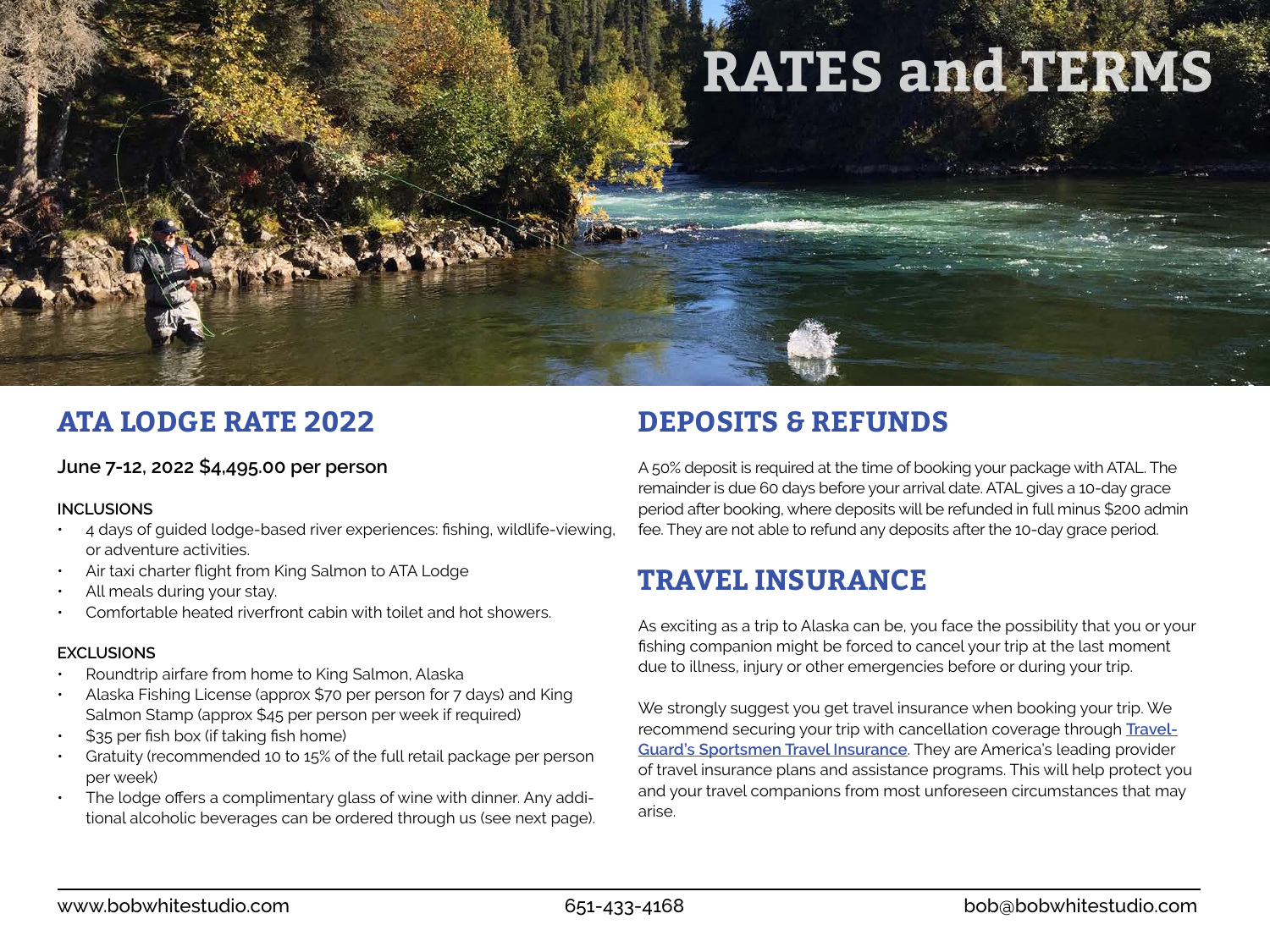## **WHAT TO BRING**

The **[what-to-bring list](https://www.atalodge.com/pages/what-to-bring)** on the ATA Lodge website is very thorough. The lodge website also provides a **[list of suggested fly patterns](https://www.atalodge.com/pages/fly-patterns-2)**.

Jacob McGee (Wayne's son, partner, and head guide) provided us with a list of specific fly patterns and sizes for our week.

#### **Mice**

• Moorish Mouse and/or Mr. Hanky - #2/4/6

#### **Articulated Leeches, etc.**

- Big Gulp Sculpin (black olive) #4 #6
- Dolly Lama (black/brown olive/white black/olive) #4 #6
- Articulated Bunny Leech (black olive black/purple) #4 #6

#### **Non-Articulated Leeches**

• Cone Head Muddler (tan - olive) #4 - #6 - #8

#### **Foam Dries**

- Chernobyl Ant #8 #10
- Chubby Chernobyl #8 #10

#### **Dries #10 to #14**

- **Elk Hair Caddis**
- Royal Wulff
- **Stimulator**

You get the idea. Like me, you probably have favorite flies which are similar to those suggested. Feel free to bring what makes sense to you.

The guides will provide flies if necessary. If you use a lot of guide-flies, please reimburse them with additional gratuity at the end of the week.

## **ADULT BEVERAGES**

The lodge offers a complimentary glass of wine with dinner. Any additional adult beverages you'd like for the week need to be ordered in advance. Place your order with **[lisa@bobwhitestudio.com](mailto:lisa%40bobwhitestudio.com?subject=ATA%20Liquor%20Order)** by April 1, 2022. Your order will be shipped to the lodge to await your arrival. You'll settle up with the lodge for your order at the end of your week.

Please be as descriptive as possible with your order; specify the brands, size and quantity of liquor, beer or wine. Please order any beer in cans.